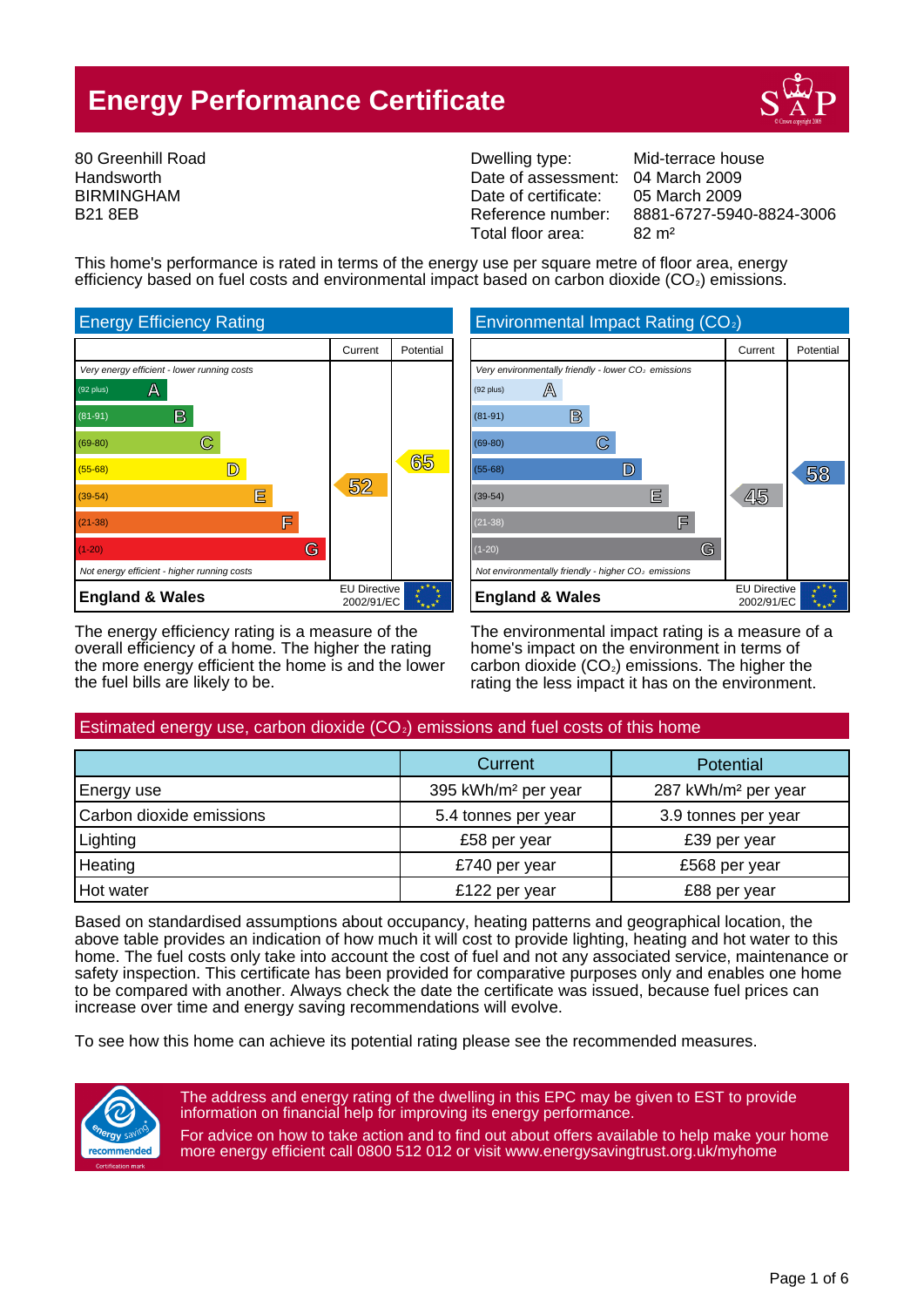#### About this document

The Energy Performance Certificate for this dwelling was produced following an energy assessment undertaken by a qualified assessor, accredited by BRE Certification, to a scheme authorised by the Government. This certificate was produced using the RdSAP 2005 assessment methodology and has been produced under the Energy Performance of Buildings (Certificates and Inspections)(England and Wales) Regulations 2007 as amended. A copy of the certificate has been lodged on a national register.

| Assessor's accreditation number: | <b>BREC201437</b>                |
|----------------------------------|----------------------------------|
| Assessor's name:                 | lakhbir singh                    |
| Company name/trading name:       | Lak Singh Energy Assessor        |
| Address:                         | 26, Europa Avenue, West Brumich, |
|                                  | West Midlands, B70 6TN           |
| Phone number:                    | 07868 616 136                    |
| Fax number:                      |                                  |
| E-mail address:                  | satjus@blueyonder.co.uk          |
| Related party disclosure:        |                                  |

#### If you have a complaint or wish to confirm that the certificate is genuine

Details of the assessor and the relevant accreditation scheme are as above. You can get contact details of the accreditation scheme from their website at www.breassessor.co.uk together with details of their procedures for confirming authenticity of a certificate and for making a complaint.

#### About the building's performance ratings

The ratings on the certificate provide a measure of the building's overall energy efficiency and its environmental impact, calculated in accordance with a national methodology that takes into account factors such as insulation, heating and hot water systems, ventilation and fuels used. The average Energy Efficiency Rating for a dwelling in England and Wales is band E (rating 46).

Not all buildings are used in the same way, so energy ratings use 'standard occupancy' assumptions which may be different from the specific way you use your home. Different methods of calculation are used for homes and for other buildings. Details can be found at www.communities.gov.uk/epbd

Buildings that are more energy efficient use less energy, save money and help protect the environment. A building with a rating of 100 would cost almost nothing to heat and light and would cause almost no carbon emissions. The potential ratings in the certificate describe how close this building could get to 100 if all the cost effective recommended improvements were implemented.

#### About the impact of buildings on the environment

One of the biggest contributors to global warming is carbon dioxide. The way we use energy in buildings causes emissions of carbon. The energy we use for heating, lighting and power in homes produces over a quarter of the UK's carbon dioxide emissions and other buildings produce a further one-sixth.

The average household causes about 6 tonnes of carbon dioxide every year. Adopting the recommendations in this report can reduce emissions and protect the environment. You could reduce emissions even more by switching to renewable energy sources. In addition there are many simple everyday measures that will save money, improve comfort and reduce the impact on the environment. Some examples are given at the end of this report.

#### **Visit the Government's website at www.communities.gov.uk/epbd to:**

- Find how to confirm the authenticity of an energy performance certificate.
- Find how to make a complaint about a certificate or the assessor who produced it.
- Learn more about the national register where this certificate has been lodged.
- Learn more about energy efficiency and reducing energy consumption.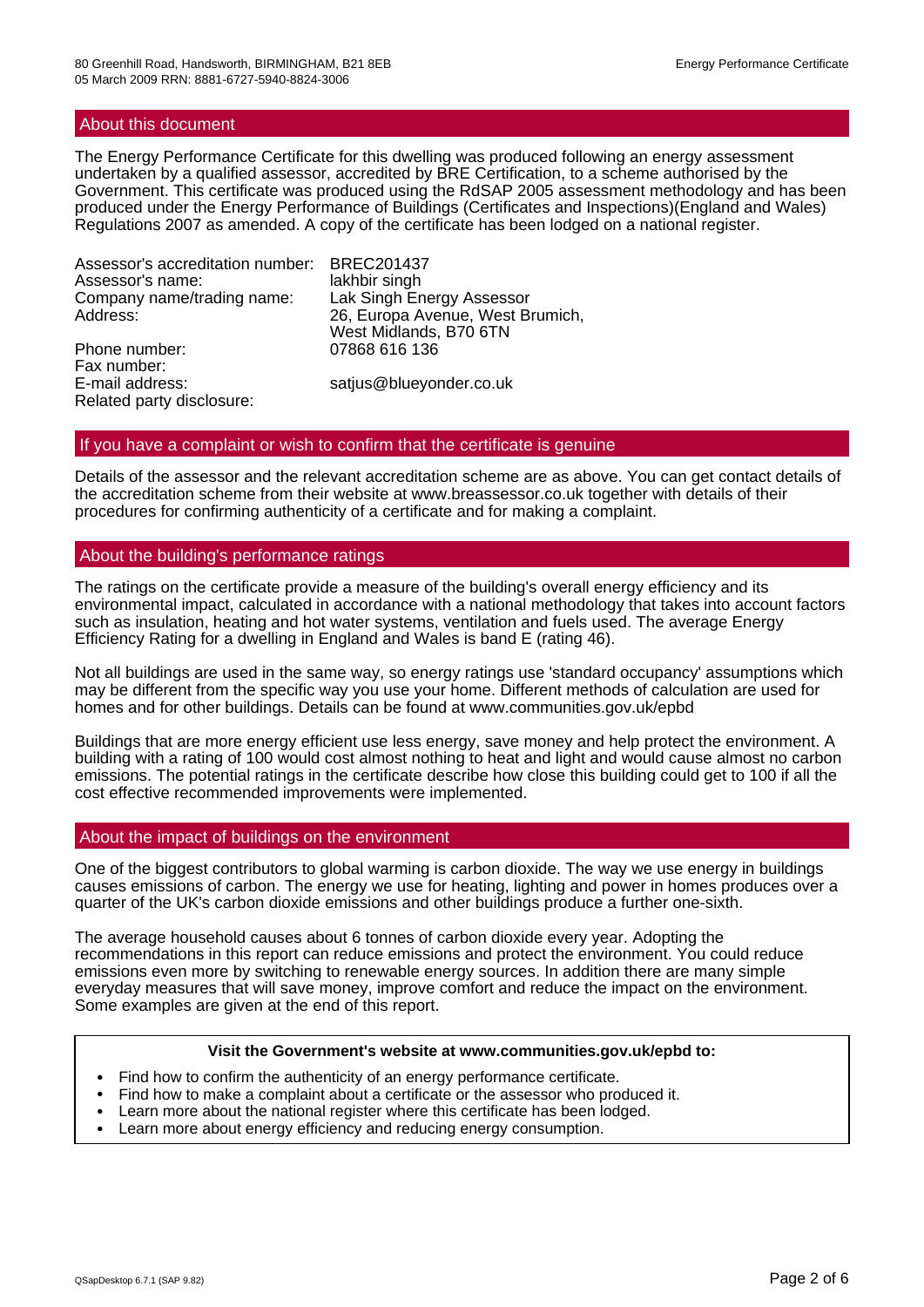## **Recommended measures to improve this home's energy performance**

80 Greenhill Road Handsworth BIRMINGHAM B21 8EB

Date of certificate:

Reference number: 8881-6727-5940-8824-3006 05 March 2009

#### Summary of this home's energy performance related features

The following is an assessment of the key individual elements that have an impact on this home's performance rating. Each element is assessed against the following scale: Very poor / Poor / Average / Good / Very good.

| <b>Elements</b>                              | <b>Description</b>                             | <b>Current performance</b><br><b>Energy Efficiency</b> | Environmental |
|----------------------------------------------|------------------------------------------------|--------------------------------------------------------|---------------|
| Walls                                        | Solid brick, as built, no insulation (assumed) | Very poor                                              | Very poor     |
| Roof                                         | Pitched, 150 mm loft insulation                | Good                                                   | Good          |
| Floor                                        | Suspended, no insulation (assumed)             |                                                        |               |
| Windows                                      | Fully double glazed                            | Average                                                | Average       |
| Main heating                                 | Boiler and radiators, mains gas                | Good                                                   | Good          |
| Main heating controls                        | Programmer, TRVs and bypass                    | Poor                                                   | Poor          |
| Secondary heating                            | None                                           |                                                        |               |
| Hot water                                    | From main system                               | Good                                                   | Good          |
| Lighting                                     | Low energy lighting in 50% of fixed outlets    | Good                                                   | Good          |
| Current energy efficiency rating             |                                                | E 52                                                   |               |
| Current environmental impact $(CO_2)$ rating |                                                |                                                        | E 45          |

#### Low and zero carbon energy sources

None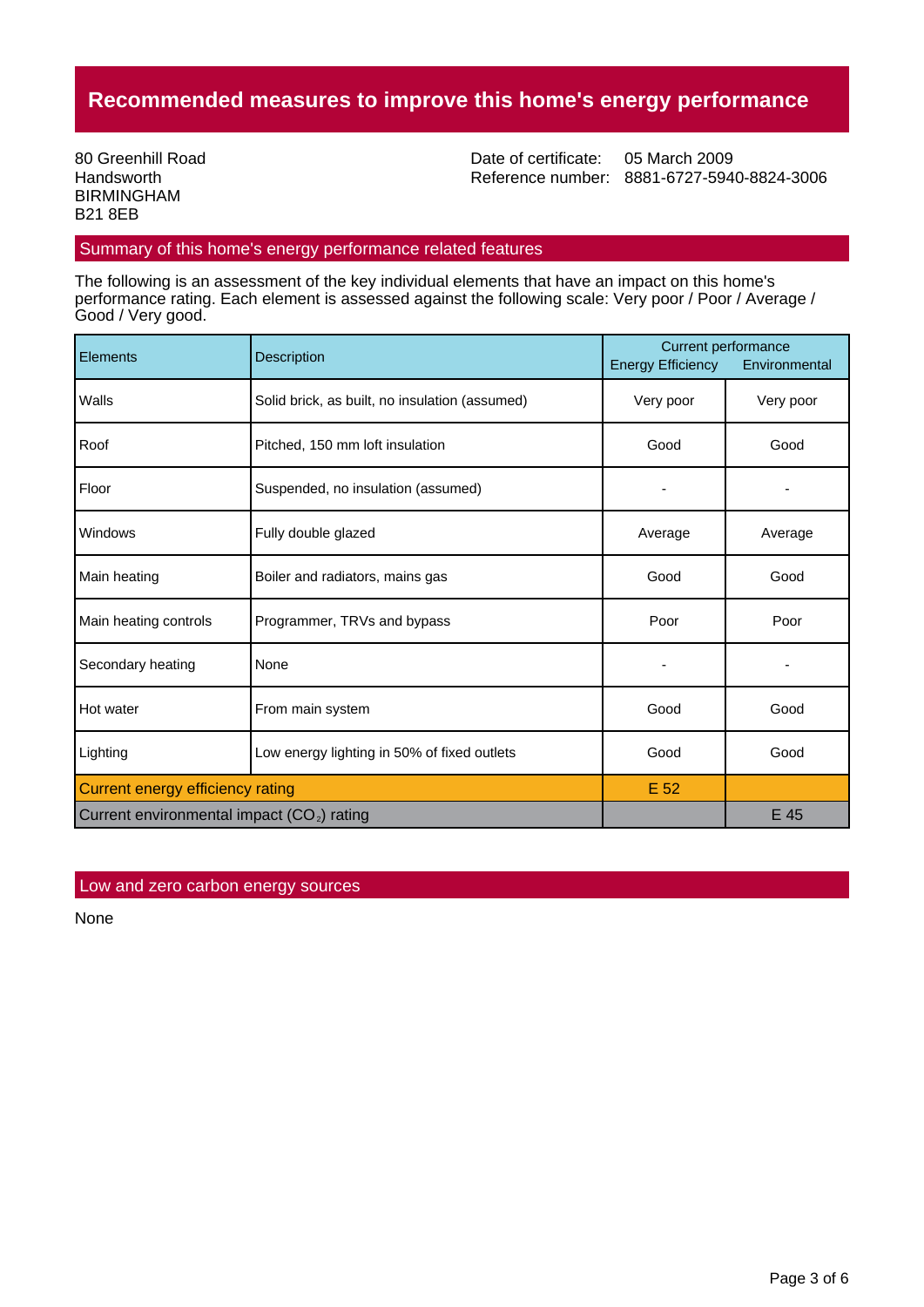#### Recommendations

The measures below are cost effective. The performance ratings after improvement listed below are cumulative, that is they assume the improvements have been installed in the order that they appear in the table.

| Lower cost measures<br>(up to $£500$ )                   | <b>Typical savings</b><br>per year | Performance ratings after improvement<br>Environmental<br>Energy efficiency |      |
|----------------------------------------------------------|------------------------------------|-----------------------------------------------------------------------------|------|
| 1 Low energy lighting for all fixed outlets              | £14                                | E 53                                                                        | E 45 |
| 2 Upgrade heating controls                               | £57                                | D 56                                                                        | E 48 |
| Sub-total                                                | £71                                |                                                                             |      |
| Higher cost measures                                     |                                    |                                                                             |      |
| 3 Replace boiler with Band A condensing boiler           | £154                               | D <sub>65</sub>                                                             | D 58 |
| <b>Total</b>                                             | £225                               |                                                                             |      |
| Potential energy efficiency rating                       |                                    | D <sub>65</sub>                                                             |      |
| Potential environmental impact (CO <sub>2</sub> ) rating |                                    |                                                                             | D 58 |

#### Further measures to achieve even higher standards

The further measures listed below should be considered in addition to those already specified if aiming for the highest possible standards for this home. However you should check the conditions in any covenants, planning conditions, warranties or sale contracts.

| 4 Solar water heating                                   | £20  | D 66        | D 60        |
|---------------------------------------------------------|------|-------------|-------------|
| 15 50 mm internal or external wall insulation           | £160 | C 75        | C 72        |
| 6 Solar photovoltaic panels, 2.5 kWp                    | £159 | <b>B</b> 86 | <b>B</b> 82 |
| <b>Enhanced energy efficiency rating</b>                |      | <b>B</b> 86 |             |
| Enhanced environmental impact (CO <sub>2</sub> ) rating |      |             | <b>B</b> 82 |

Improvements to the energy efficiency and environmental impact ratings will usually be in step with each other. However, they can sometimes diverge because reduced energy costs are not always accompanied by a reduction in carbon dioxide  $(CO<sub>2</sub>)$  emissions.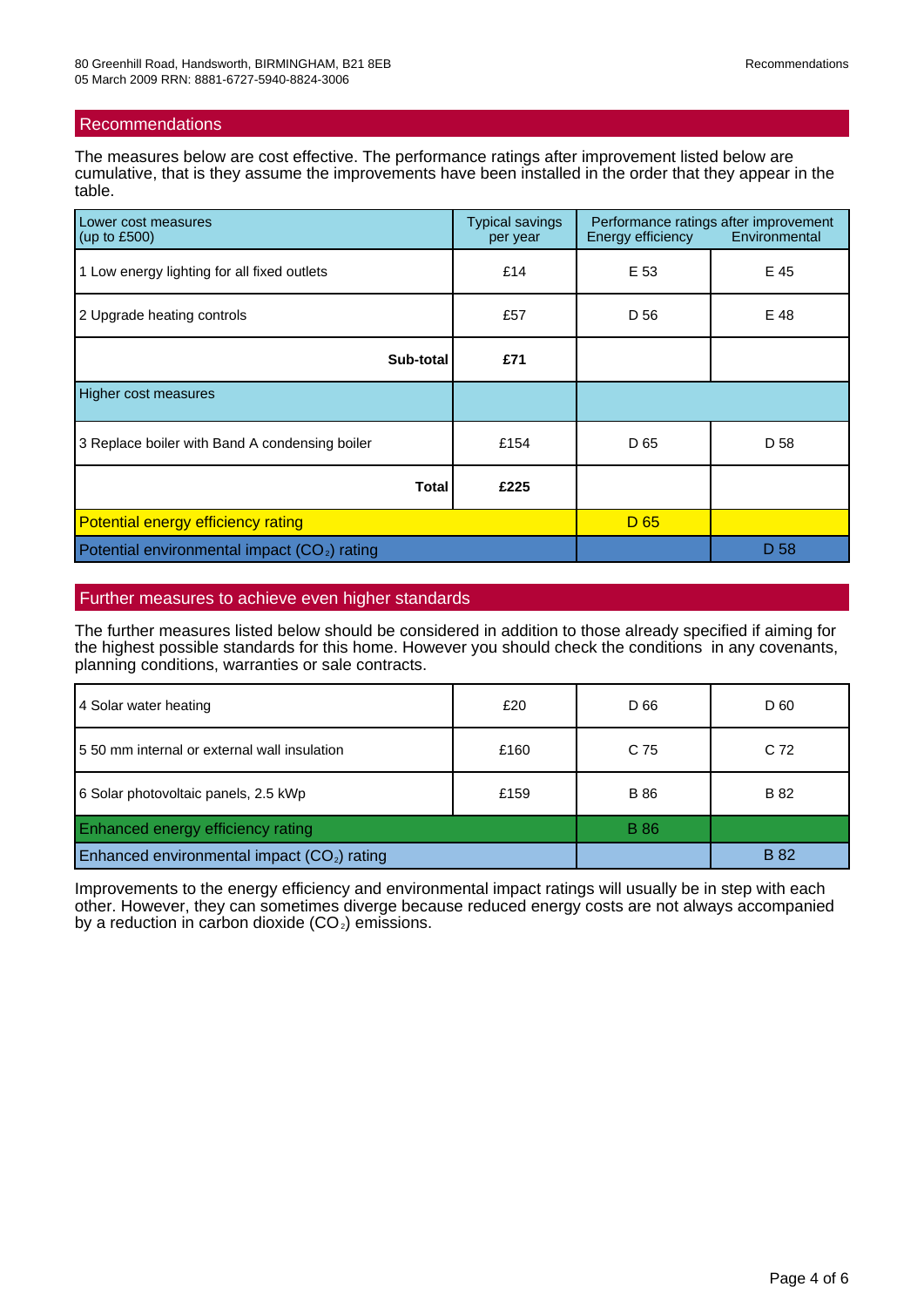#### About the cost effective measures to improve this home's performance ratings

If you are a tenant, before undertaking any work you should check the terms of your lease and obtain approval from your landlord if the lease either requires it, or makes no express provision for such work.

#### **Lower cost measures (typically up to £500 each)**

These measures are relatively inexpensive to install and are worth tackling first. Some of them may be installed as DIY projects. DIY is not always straightforward, and sometimes there are health and safety risks, so take advice before carrying out DIY improvements.

#### **1 Low energy lighting**

Replacement of traditional light bulbs with energy saving recommended ones will reduce lighting costs over the lifetime of the bulb, and they last up to 12 times longer than ordinary light bulbs. Also consider selecting low energy light fittings when redecorating; contact the Lighting Association for your nearest stockist of Domestic Energy Efficient Lighting Scheme fittings.

#### **2 Heating controls (room thermostat)**

The heating system should have a room thermostat to enable the boiler to switch off when no heat is required. A competent heating engineer should be asked to do this work. Insist that the thermostat switches off the boiler as well as the pump and that the thermostatic radiator valve is removed from any radiator in the same room as the thermostat.

#### **Higher cost measures (typically over £500 each)**

#### **3 Band A condensing boiler**

A condensing boiler is capable of much higher efficiencies than other types of boiler, meaning it will burn less fuel to heat this property. This improvement is most appropriate when the existing central heating boiler needs repair or replacement, but there may be exceptional circumstances making this impractical. Condensing boilers need a drain for the condensate which limits their location; remember this when considering remodelling the room containing the existing boiler even if the latter is to be retained for the time being (for example a kitchen makeover). Building Regulations apply to this work, so your local authority building control department should be informed, unless the installer is registered with a competent persons scheme<sup>1</sup>, and can therefore self-certify the work for Building Regulation compliance. Ask a qualified heating engineer to explain the options.

#### About the further measures to achieve even higher standards

Further measures that could deliver even higher standards for this home. You should check the conditions in any covenants, planning conditions, warranties or sale contracts before undertaking any of these measures. If you are a tenant, before undertaking any work you should check the terms of your lease and obtain approval from your landlord if the lease either requires it, or makes no express provision for such work.

#### **4 Solar water heating**

A solar water heating panel, usually fixed to the roof, uses the sun to pre-heat the hot water supply. This will significantly reduce the demand on the heating system to provide hot water and hence save fuel and money. The Solar Trade Association has up-to-date information on local installers and any grant that may be available.

#### **5 Internal or external wall insulation**

Solid wall insulation involves adding a layer of insulation to either the inside or the outside surface of the external walls, which reduces heat loss and lowers fuel bills. As it is more expensive than cavity wall insulation it is only recommended for walls without a cavity, or where for technical reasons a cavity cannot be filled. Internal insulation, known as dry-lining, is where a layer of insulation is fixed to the inside surface of external walls; this type of insulation is best applied when rooms require redecorating and can be installed by a competent DIY enthusiast. External solid wall insulation is the application of an insulant and a weather-protective finish to the outside of the wall. This may improve the look of the home, particularly where existing brickwork or rendering is poor, and will provide long-lasting weather protection. Further information can be obtained from the National Insulation Association

(www.nationalinsulationassociation.org.uk). It should be noted that planning permission might be required.

<sup>&</sup>lt;sup>1</sup> For information on competent persons schemes enter "existing competent person schemes" into an internet search engine or contact your local Energy Saving Trust advice centre on 0800 512 012.